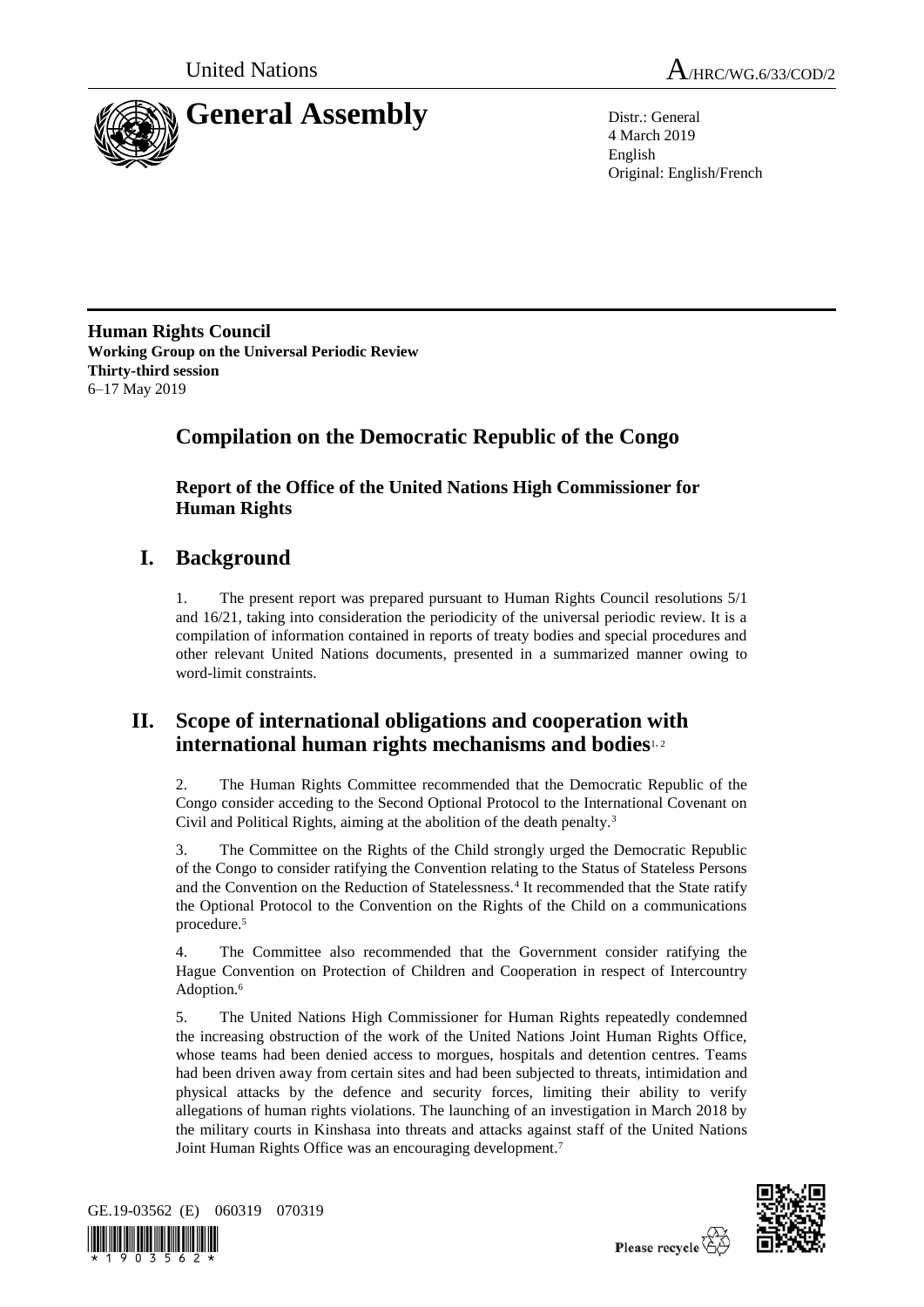6. The Office of the United Nations High Commissioner for Refugees (UNHCR) recommended that the Government finalize the process of ratification of the African Union Convention for the Protection and Assistance of Internally Displaced Persons in Africa and incorporate the Convention's obligations into Congolese domestic law through the promulgation or amendment of the relevant legislation relating to the protection of and provision of assistance to internally displaced persons.<sup>8</sup>

# **III. National human rights framework**<sup>9</sup>

7. The Human Rights Committee was concerned that, despite the provisions of articles 25 and 26 of the Constitution, under which demonstrations were allowed if prior notice was given to the authorities, the legislative framework had not yet been harmonized and the authorities could impose a prior authorization requirement under current law. It recommended that the State harmonize its legislative framework with articles 24 and 25 of the 2006 Constitution.<sup>10</sup>

8. The Committee also recommended that the Government develop and adopt a legal framework and a national strategy for assisting and protecting internally displaced persons in accordance with the relevant international standards, including the Guiding Principles on Internal Displacement.<sup>11</sup>

9. The United Nations High Commissioner for Human Rights recommended that the Government ensure that the National Human Rights Commission became fully operational, including by allocating to it the necessary financial and logistic resources and by guaranteeing its independence, in accordance with the principles relating to the status of national institutions for the promotion and protection of human rights (the Paris Principles). The High Commissioner also recommended that the Government strengthen the national institutions and mechanisms responsible for coordinating and following up the implementation of the recommendations of United Nations human rights mechanisms.<sup>12</sup>

10. The Committee on the Rights of the Child recommended that the Government adopt a national comprehensive policy on children that encompassed all areas covered by the Convention on the Rights of the Child and the Optional Protocol on the sale of children, child prostitution and child pornography. It also recommended that the Government accelerate the signing of the decree that would make the national council for children operational.<sup>13</sup>

# **IV. Implementation of international human rights obligations, taking into account applicable international humanitarian law**

## **A. Cross-cutting issues**

### **1. Equality and non-discrimination**<sup>14</sup>

11. The Human Rights Committee was concerned about allegations that some individuals had been subjected to discrimination and violence because of their sexual orientation or gender identity and prosecuted because of their sexual orientation. It also expressed concerns about the lack of measures to address reported cases of discrimination and violence against persons with albinism and about the absence of comprehensive antidiscrimination legislation. It recommended that the State take effective measures to prevent discrimination and acts of violence based on discrimination, and ensure that victims received full reparation.<sup>15</sup>

12. The Committee also recommended that the State guarantee the protection and enjoyment, on an equal footing, of Covenant rights for all persons with albinism and ensure that no one was prosecuted under article 176 of the Criminal Code by reason of their sexual orientation or gender identity. It further recommended that the State enact comprehensive legislation providing full and effective protection against discrimination in all spheres and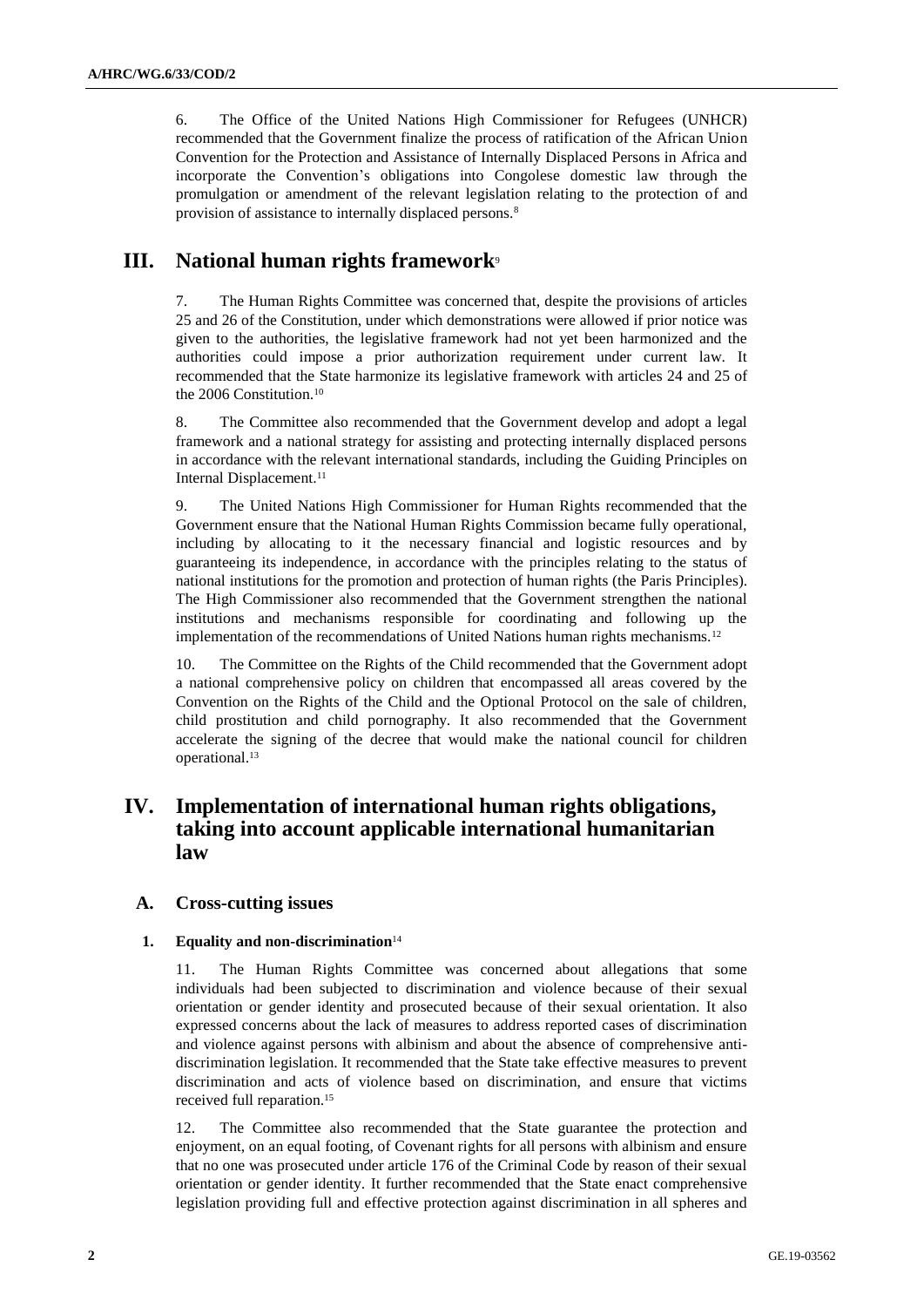containing an exhaustive list of prohibited grounds of discrimination, including sexual orientation and gender identity.<sup>16</sup>

#### **2. Development, the environment, and business and human rights**<sup>17</sup>

13. The Committee on the Rights of the Child was concerned that extractive industries continued to cause the destruction of lands, ecosystems and the livelihoods of families, in particular indigenous families with children, forcing them into situations of internal displacement. It recommended that the State establish a clear regulatory framework for the extractive industries to ensure that they complied with international and national human rights, labour, environment and other standards, particularly with regard to children's rights.<sup>18</sup>

14. The Group of Experts on the Democratic Republic of the Congo, which had conducted field visits in North and South Kivu, Ituri and Tanganyika Provinces for investigations related to gold and to tin, tantalum and tungsten, found that certain armed elements and criminal networks in the country had continued their illegal involvement in the exploitation and trade of those resources. <sup>19</sup> The same networks were involved in violations of human rights and international humanitarian law. The Group recommended that the Government: (a) investigate and prosecute officers of the Armed Forces of the Democratic Republic of the Congo and elements involved in the illegal exploitation of tin, tantalum, tungsten and gold in Shabunda territory; and (b) investigate and prosecute direct and indirect perpetrators of conflict-related sexual violence and the recruitment and use of child soldiers in Shabunda territory.<sup>20</sup>

# **B. Civil and political rights**

#### **1. Right to life, liberty and security of person**<sup>21</sup>

15. The United Nations High Commissioner for Human Rights expressed concern that, according to allegations from credible sources, at least 890 people had been killed between 16 and 18 December 2018 in four villages in Yumbi territory, in the west of the country, in what appeared to have been clashes between the Banunu and Batende communities. Reports suggested that at least 82 people had also been injured in the attacks, but the actual number of casualties was expected to be higher. Some 465 houses and buildings had been burned down or pillaged, including two primary schools, a health centre, a health post, a market and the office of the Independent National Electoral Commission.<sup>22</sup>

16. The resurgence of intercommunal conflict had also been observed in Ituri, where repeated clashes between Hema and Lendu communities had been reported since mid-December 2017 in Djugu territory. At least 270 people, including 94 women, had been killed, 29 wounded and 120 villages had been looted and destroyed on both sides during the hostilities, which had also led to the massive displacement of populations. The Armed Forces of the Democratic Republic of the Congo and the Congolese national police, which was understaffed, had generally been unable to mount an appropriate response to the attacks or to secure the villages.<sup>23</sup>

17. The team of international experts on the situation in Kasaï, established by the Human Rights Council in accordance with its resolution 35/33, reported that the defence and security forces and the Kamuina Nsapu and Bana Mura militias had deliberately killed civilians, including many children. Those groups had committed numerous atrocities, including mutilation, rape and other forms of sexual violence, and had destroyed entire villages. The team believed that some of the abuses committed by those groups constituted crimes against humanity and war crimes, as well as violations and abuses of human rights.<sup>24</sup>

18. The United Nations Joint Human Rights Office indicated that, according to information collected and documented, at least 324 people, including at least 42 women and 35 children, had been victims of extrajudicial, summary or arbitrary executions between January 2017 and October 2018 in the territories of Masisi and Lubero (North Kivu). The United Nations Joint Human Rights Office reported that in those two territories 832 people, including at least 145 women and 41 children, had been victims of torture and/or cruel,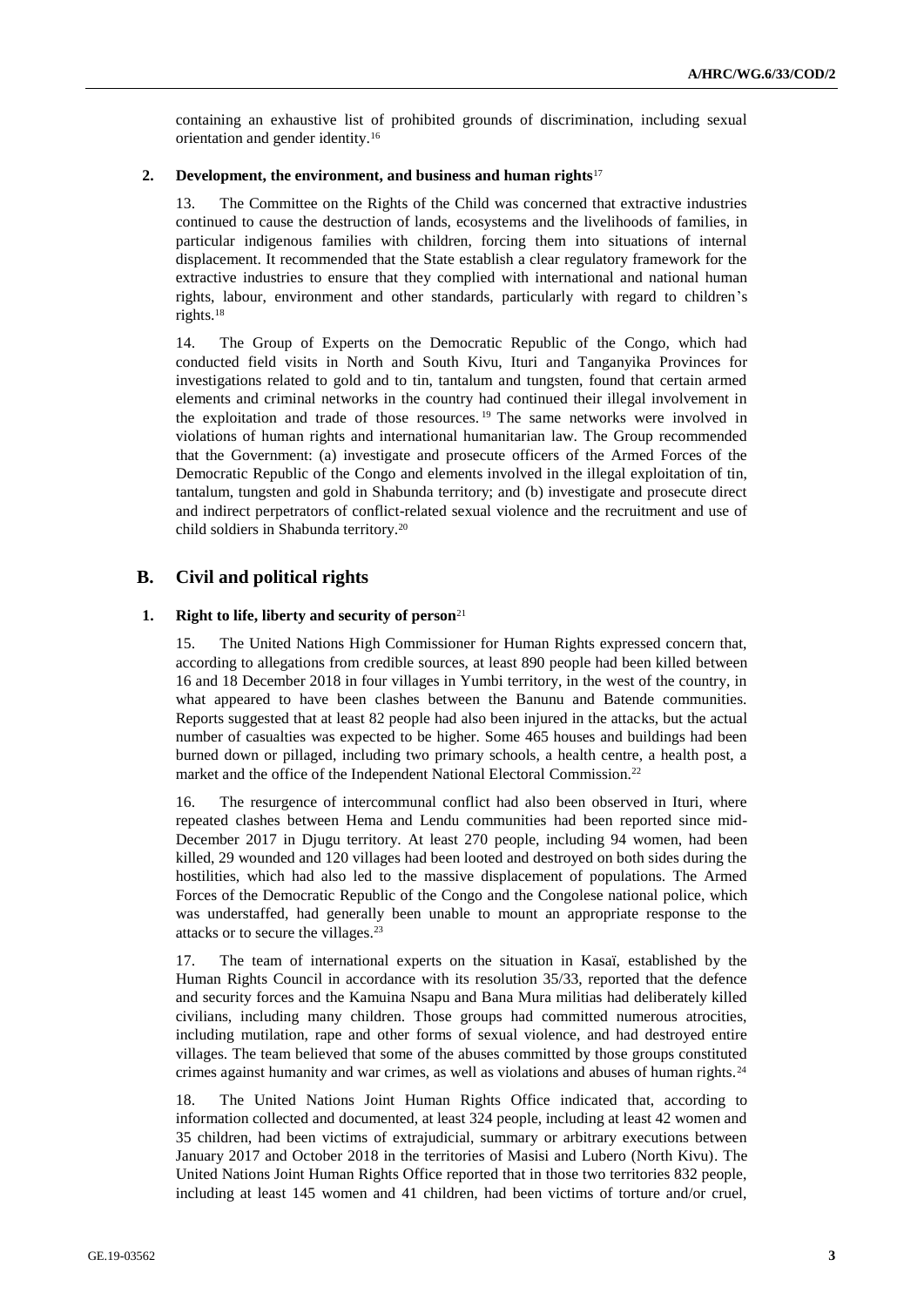inhuman or degrading treatment; and 173 people, including 114 women, 58 children and 1 man, had been victims of rape or other sexual violence.<sup>25</sup>

19. The Human Rights Committee remained concerned that death sentences were still handed down and that there were a large number of prisoners on death row. It recommended that the State commute the sentences of individuals currently on death row and consider initiating a political and legislative process aimed at the abolition of the death penalty and that it carry out public advocacy efforts and campaigns to promote that objective.<sup>26</sup>

20. The Committee regretted that it had not received specific information about: investigations into the extrajudicial killings that had occurred in connection with the demonstrations of 19 to 21 September 2016 and 19 and 20 December 2016 and with Operation Likofi on 15 November 2013; and investigations into the mass grave discovered in Maluku, Kinshasa, in March 2015. It recommended that the State: (a) systematically undertake prompt, impartial and effective investigations into reported cases of extrajudicial killings, including those carried out by members of the police and security forces, and identify the perpetrators in order to bring them to justice; and (b) take all necessary measures to prevent such killings, determine the facts and provide full reparation to the victims' families.<sup>27</sup>

#### **2. Administration of justice, including impunity, and the rule of law**<sup>28</sup>

21. The Committee expressed concern about the fact that perpetrators of human rights violations continued to go unpunished. It recommended that the State take all necessary measures to end impunity for perpetrators of human rights violations, in particular the most serious violations, by establishing a transitional justice system for the prosecution of past violations and by systematically conducting prompt, impartial, effective and thorough investigations in order to identify and prosecute those responsible and to take appropriate legal action against those who were convicted of such violations, while ensuring that the families of the victims had access to effective remedies and to full reparation. It also recommended that the State continue to cooperate with the International Criminal Court.<sup>29</sup>

22. The team of international experts on the situation in Kasaï recommended that the State authorities engage in an inclusive process of transitional justice aimed at establishing the truth, identifying the root causes of the crisis and providing redress to victims, in order to ensure reconciliation, as well as honour their international commitments and enforce existing laws.<sup>30</sup>

23. The team also recommended that the authorities strengthen the capacity of Kasaï military prosecutors' offices to investigate, prosecute and try perpetrators, by increasing the human and logistical resources of their offices; ensure that the officers in charge of the prosecutors' offices had at least the same rank as the operational officers who might be held criminally liable; and apply a prosecution strategy so as to ensure that the perpetrators of crimes from all the parties involved in the violence were brought to justice.<sup>31</sup>

24. The Human Rights Committee was concerned about the insufficient number of judges, the uneven geographical coverage of the court system and that military courts continued to try some cases involving offences committed by civilians, as well as cases involving serious human rights violations. It recommended that the Government: (a) allocate the human and financial resources needed to enable the judicial system to function properly; (b) strengthen measures to ensure access to justice for all, including investment in mobile justice systems; (c) ensure that there were no indirect obstacles making legal aid mechanisms inaccessible; and (d) ensure that military courts did not try civilians and reform the legislative framework to ensure that only the ordinary courts were competent to hear cases involving serious human rights violations.<sup>32</sup>

25. The Committee was also concerned about reports that a worrying percentage of the deaths recorded in places of detention were due to acts of torture or ill-treatment inflicted by State agents. It recommended that the State: (a) strengthen the training of officials in the justice, defence and security sectors, in particular with respect to Act No. 11/08 of 9 July 2011; (b) see to it that alleged acts of torture and ill-treatment committed by members of the police, security and defence forces were thoroughly investigated, that suspected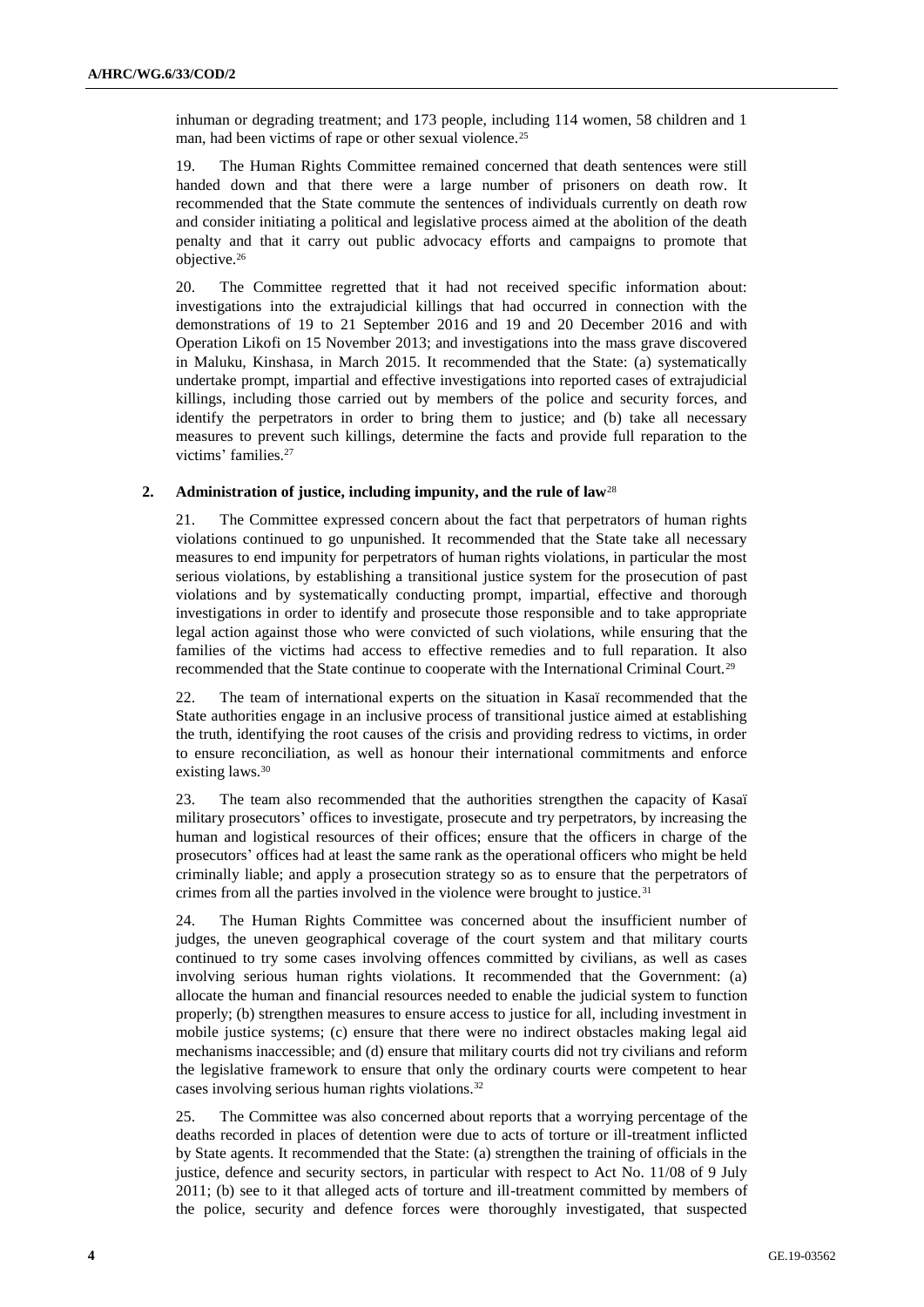perpetrators were prosecuted and, if found guilty, duly punished, and that victims obtained reparation and were offered rehabilitation services, among other measures; and (c) establish a national mechanism for the prevention of torture, in line with the Optional Protocol to the Convention against Torture.<sup>33</sup>

#### **3. Fundamental freedoms and the right to participate in public and political life**<sup>34</sup>

26. The Secretary-General was concerned about the arbitrary arrests and lengthy detentions of opposition members and civil society activists by the intelligence services, as well as instances of repression of public demonstrations, all of which worked against the creation of an environment conducive to holding credible, transparent and inclusive elections. He called upon the authorities to ensure that all citizens of the Democratic Republic of the Congo enjoyed their civil and political rights.<sup>35</sup>

27. The United Nations High Commissioner for Human Rights noted with concern that, as the new election date of December 2018 approached, restrictions on civil liberties, intimidation and violence against political opponents, journalists and other media personnel and civil society activists, including human rights defenders, had stepped up. Demonstrations organized by opposition political parties and civil society organizations, including in protest at the postponement of the elections and the failure to implement any measures to reduce political tensions, had routinely been banned by the authorities and brutally suppressed by the defence and security services. In the course of the action to break up demonstrations, many people had been killed and a number of others injured. The democratic space had thus been severely limited and the conditions had scarcely been conducive to free, inclusive, peaceful and credible elections.<sup>36</sup>

28. The High Commissioner noted that the sharp increase in the number of violations of civil and political rights confirmed a worrying trend that had begun in 2015 and threatened the credibility of the electoral process. Between June 2016 and May 2017, the United Nations Joint Human Rights Office had documented 1,080 violations connected with restrictions on democracy throughout the country, almost double the number during the previous period (553 violations), most of which had been committed by Congolese national police officers.<sup>37</sup> Subsequently, the High Commissioner reported that, between June 2017 and May 2018, 1,466 violations associated with restrictions on democracy had been documented throughout the country, representing a 35 per cent increase over the previous period, almost half of which had been committed by Congolese national police officers.<sup>38</sup>

29. The United Nations Joint Human Rights Office also documented arbitrary arrests and other violations of the right to liberty and security of person against 2,252 victims, including at least 103 women, in the exercise of their rights to freedoms of expression and opinion, demonstration and peaceful assembly or association. Several of those arrests had been followed by convictions by the courts, indicating that the courts were being used for political purposes. Media offences and the offence of insulting the Head of State remained on the statute book and continued to lead to convictions.<sup>39</sup>

30. The Working Group on Arbitrary Detention adopted an opinion in April 2018 concerning the president of a group opposed to the Government, in which it found that the individual had been detained without legal basis<sup>40</sup> and that his ongoing detention had become arbitrary.<sup>41</sup>

31. In November 2017, the Working Group adopted an opinion concerning the only opposition leader to call on the people to demonstrate publicly in December 2016, when President Kabila's second and final constitutional term of office should have come to an end. The Working Group considered that it had been established that the individual had been arrested as a result of exercising his freedom of expression, association and peaceful assembly, as guaranteed by articles 19 and 20 of the Universal Declaration of Human Rights and articles 19 and 21 of the International Covenant on Civil and Political Rights, and that the violation by the Democratic Republic of the Congo had amounted to arbitrary deprivation of liberty.<sup>42</sup>

32. In December 2016, the Working Group adopted an opinion concerning members of a youth movement that had organized peaceful demonstrations to express their political opinions. It rendered the opinion that the arrest and continued detention of the individuals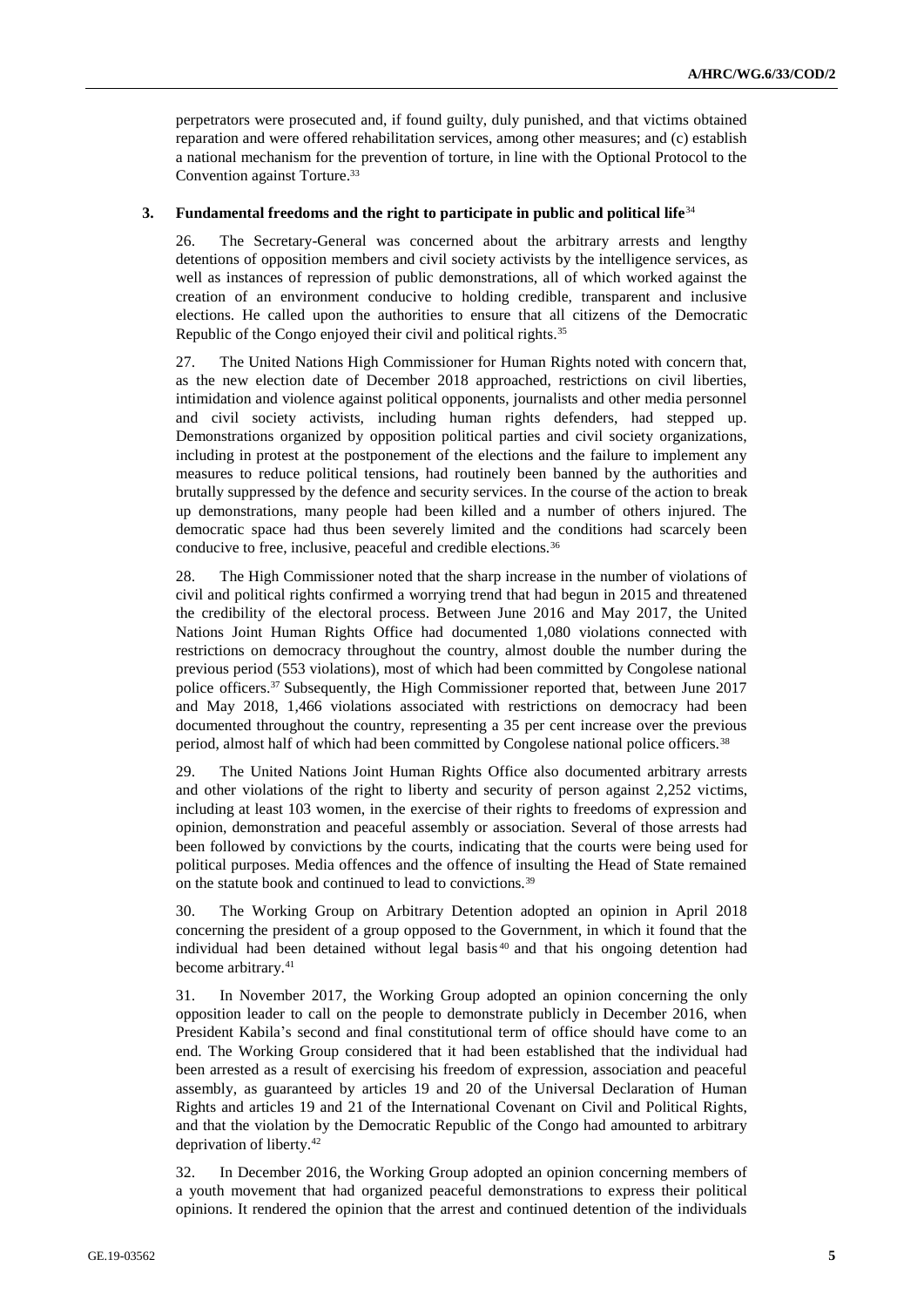had been arbitrary, and called for their immediate release and for appropriate reparations for the serious violations committed against all of the identified persons.<sup>43</sup>

33. The Human Rights Committee was concerned about the closing down of public space in the Democratic Republic of the Congo through suspensions of social media and television programmes and the jamming of radio broadcasts, as well as restricting the ability of foreign media to broadcast in the country. It recommended that the State: (a) take the legislative measures necessary to ensure that any restrictions on the exercise of freedom of expression complied with the strict requirements set out in the International Covenant on Civil and Political Rights; (b) ensure that the Higher Audiovisual and Communications Council discharged its functions impartially and independently; (c) decriminalize press offences and the offence of insulting the Head of State; and (d) investigate, prosecute and convict persons responsible for harassment, threats or intimidation against journalists, political opponents and human rights defenders.<sup>44</sup>

34. The Special Rapporteur on the promotion and protection of the right to freedom of opinion and expression called on the Government to restore Internet services in the country following general elections held on 30 December 2018. The day following the elections, all primary telecommunications had been shut down ahead of the announcement of the results. The Special Rapporteur stressed that a general network shutdown was in clear violation of international law and could not be justified by any means. He noted that access to information was crucial for the credibility of the electoral process and that shutdowns were damaging not only for people's access to information, but also for their access to basic services.<sup>45</sup>

# **C. Economic, social and cultural rights**

### **1. Right to social security**

35. The United Nations Joint Human Rights Office highlighted the fact that the growing needs of civilians due to poverty and the slowdown in economic activity remained an obstacle to the realization of economic and social rights. The social apparatus had almost collapsed as a result of the continued flight of essential personnel, particularly in the areas of health and education. In addition, insecurity was hindering the humanitarian initiatives that were vital to safeguarding minimum social rights, such as the right to health and education, and was contributing to the increased vulnerability of civilian populations.<sup>46</sup>

## **2. Right to an adequate standard of living**<sup>47</sup>

36. While a large proportion of the populations of Lubero and Masisi were living below the poverty line, the United Nations Joint Human Rights Office noted that many civilians, particularly women engaged in agricultural activities, and some in commerce, were intimidated or threatened on a daily basis when illegal taxes (usually between 1,000 and 2,000 Congolese francs) were collected by various armed groups or by elements of the defence and security forces. The occupation of a village by armed groups was generally accompanied by the imposition of illegal taxes on the population, who had no choice but to comply or suffer other serious violations.<sup>48</sup>

37. The United Nations Joint Human Rights Office noted with concern that houses, markets or businesses had been looted or destroyed, crops and businesses lost, water access points damaged, and schools and health centres destroyed. Human rights violations and abuses were serious and had individual and collective consequences.<sup>49</sup>

38. The United Nations Population Fund (UNFPA) stressed that access to social, medical, judicial and educational services was hampered, particularly in remote areas. Women had even more difficulty accessing services because of their low socioeconomic power and their dependence on their husbands or fathers.<sup>50</sup>

### **3. Right to health**<sup>51</sup>

39. UNFPA emphasized that women could not decide on their own to go to hospital for sexual and reproductive health care; they could not access contraception without their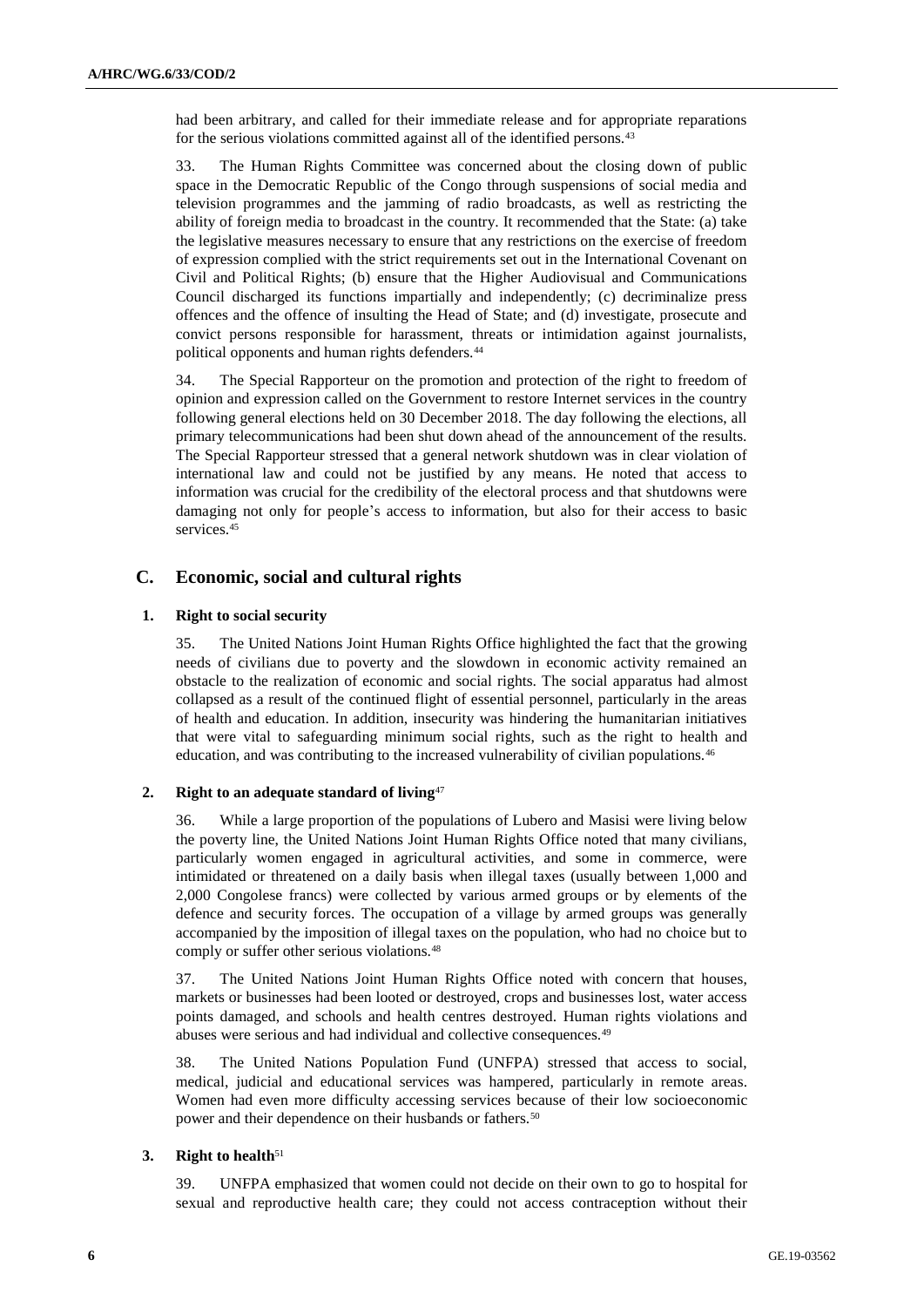husband's permission; some health care providers required the husband's authorization for an emergency procedure such as Caesarean section, and this waiting time often had fatal consequences for the lives of women and children.<sup>52</sup>

40. UNFPA noted that much remained to be done to address sexual and reproductive health needs, including reproductive rights. Women's and girls' access to and use of basic care and referral services for reproductive, maternal, neonatal and adolescent health remained low. Child mothers and teenage mothers had no rights to health or education. Modern contraception prevalence remained low (8 per cent), while the fertility rate reached nine children per woman in some parts of the country.<sup>53</sup>

41. The Human Rights Committee recommended that the State amend its legislation with a view to guaranteeing effective access to safe, legal abortion when the life or health of a pregnant woman or girl was endangered and when carrying a pregnancy to term would cause the woman or girl substantial pain or suffering, most notably when the pregnancy was the result of rape or incest or when it was not viable.<sup>54</sup>

#### **4. Right to education**<sup>55</sup>

42. The United Nations Educational, Scientific and Cultural Organization (UNESCO) indicated that the Democratic Republic of the Congo should be strongly encouraged to take steps to ensure that education was effectively free and compulsory, by eliminating all additional costs, and to extend free schooling to 12 years and compulsory schooling to 9 years. The Democratic Republic of the Congo should be encouraged to guarantee at least one year of free and compulsory education at the pre-primary level, and to put in place inclusive measures and ensure non-discrimination for people with disabilities, refugees, displaced persons, pygmies, children living in rural areas, street children and minors in detention, in order to ensure effective access to education.<sup>56</sup>

43. The Committee on the Rights of the Child expressed its serious concern that only half of children aged between 6 and 11 years attended primary school, owing to the fact that education was not genuinely free. It recommended that the State: (a) ensure access to primary education, free of charge, including by removing any additional indirect costs, for all children without discrimination; (b) take all measures necessary to ensure that children completed their compulsory schooling, taking concrete action to address the causes behind non-completion of schooling, including, inter alia, direct and indirect costs, early marriage and persisting zones of insecurity; (c) create vocational education and training programmes for children, including children who had dropped out of primary or secondary school; and (d) eliminate differences regarding access to schools and ensure that all children in its territory, both in urban and rural areas and from all socioeconomic backgrounds, had access to free education of adequate quality.<sup>57</sup>

# **D. Rights of specific persons or groups**

#### **1. Women**<sup>58</sup>

44. The Secretary-General noted with concern that, in July and August 2018, the United Nations Organization Stabilization Mission in the Democratic Republic of the Congo (MONUSCO) had documented the rape of and other acts of conflict-related sexual violence against at least 129 women, 2 men and 39 children, indicating a worrying increasing trend. Most of the rapes had occurred in South Kivu. On 25 July, MONUSCO informed the authorities of the findings of a human rights investigation into rapes, mass rapes and other acts of sexual violence perpetrated by a coalition of Mai-Mai Raia Mutomboki combatants in the villages of Bimpanga, Kamungini, Keba and Wameli, in Shabunda territory, in April 2018. Although some survivors had received medical care, the holistic response was insufficient. Consequently, from 5 to 11 September, MONUSCO supported the Panzi Foundation in the provision of medical, psychosocial and legal assistance to 207 persons, including 62 survivors of sexual violence. Meanwhile, MONUSCO had continued its advocacy efforts for the opening of a judicial investigation.59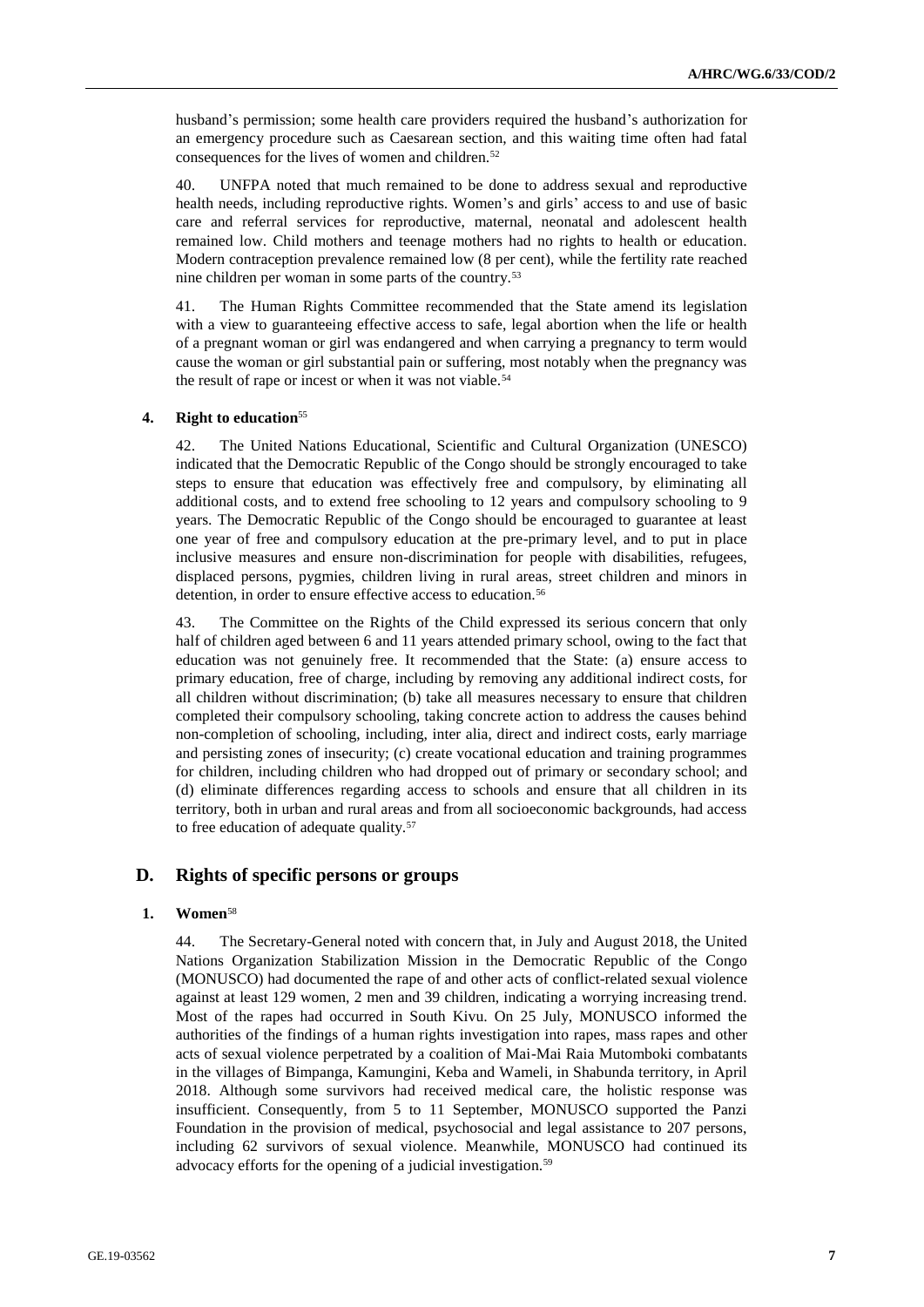45. The United Nations Joint Human Rights Office noted that most armed groups used women and children in hostilities or as sex slaves and/or subjected them to forced marriage or forced labour. Rape, gang rape and other acts of sexual violence were perpetrated by armed groups and elements of the Armed Forces of the Democratic Republic of the Congo, including when travelling, during attacks or when women and girls went to the fields or collected water or wood. Women and children were also abducted, including for sexual purposes. In some cases, women and children were knowingly targeted, in order to punish and intimidate entire communities accused of collaborating with the enemy. Sexual violence was then used as a tactic of war, perpetrated in a systematic and particularly brutal manner.<sup>60</sup>

46. The Human Rights Committee recommended that the State take all necessary measures to increase women's participation in public life, in particular their representation at the highest levels of government and in the judicial system, and to strengthen education and awareness-raising initiatives for the general public, including traditional leaders, to combat traditional practices that were discriminatory and harmful to women and to eliminate gender stereotypes on the subordination of women to men and on the respective roles and responsibilities of women and men in the family and society.<sup>61</sup>

47. The Committee was concerned about the absence of a legal framework for preventing and punishing domestic violence, including marital rape. It recommended that the State intensify its efforts to prevent and combat all forms of domestic violence against women and enact legislation that duly protected women from domestic violence, inter alia, by criminalizing domestic violence and marital rape.<sup>62</sup>

## **2. Children**<sup>63</sup>

48. The Special Representative of the Secretary-General for Children and Armed Conflict was concerned that armed conflict in eastern Democratic Republic of the Congo continued to take a heavy toll on children and the eruption of the crisis in the Greater Kasais in 2016 and 2017 had exponentially affected children. She welcomed progress made by the Government in ending and preventing the recruitment and use of children in and by its armed and security forces by institutionalizing the gains of the National Action Plan. She encouraged further progress to end and prevent sexual violence against children, primarily through holding perpetrators to account and by the provision of adequate support and services to survivors. She also urged the Government to ensure accountability for the recruiters of children among all ranks of the Armed Forces of the Democratic Republic of the Congo as well as in armed groups, in line with its domestic legislation and international obligations.<sup>64</sup>

49. The Committee on the Rights of the Child urged the State to take effective measures to prevent children from being accused of witchcraft, including by continuing and strengthening public awareness-raising activities, directed particularly at parents and religious leaders, and by addressing the root causes, including poverty. It also urged the State to implement legislative and other measures to criminalize the persecution of children accused of witchcraft and bring to justice persons responsible for violence against and illtreatment of children accused of witchcraft. The Committee recommended that the State provide recovery and reintegration measures for children who had been victims of such practices.<sup>65</sup>

50. The Committee urged the State to enact legislation that clearly prohibited corporal punishment in all settings, including in the home, schools and other care settings. It also recommended that the State introduce sustained public education, awareness-raising and social mobilization programmes, involving children, families, communities and their leaders, on the physically and psychologically harmful effects of corporal punishment, with a view to changing the general attitude towards that practice and promoting positive, nonviolent and participatory forms of child-rearing and discipline as an alternative to corporal punishment.<sup>66</sup>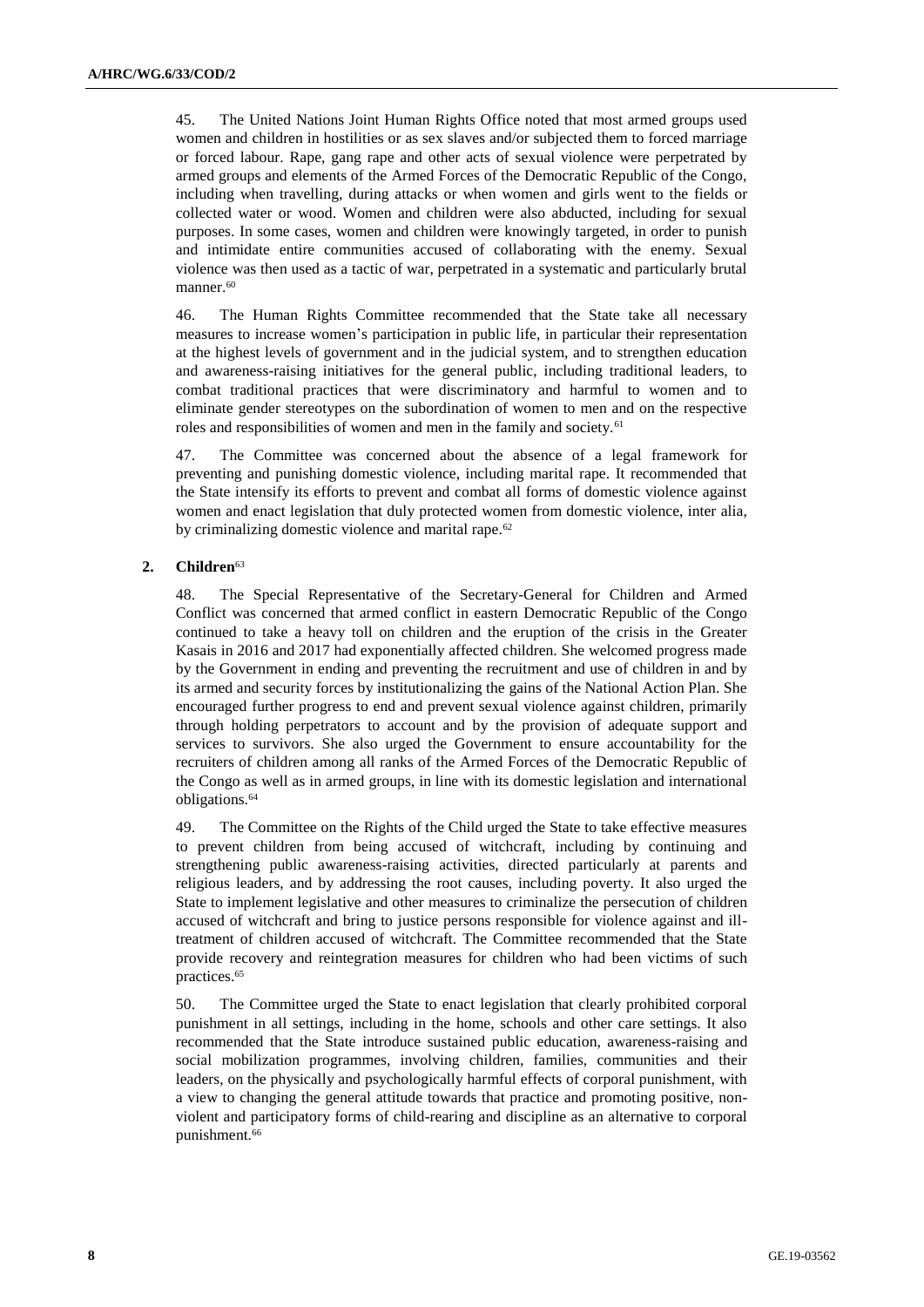### **3. Persons with disabilities**<sup>67</sup>

51. The Committee noted with concern that the vast majority of children with disabilities faced discrimination and had limited access to services, including health and education services, and that children with mental disabilities, namely intellectual and psychosocial disabilities, were confined to psychiatric clinics. The Committee recommended that the State, in cooperation with civil society organizations working on issues related to children with disabilities: (a) take all measures necessary to ensure the implementation of legislation providing protection for children with disabilities and consider adopting specific legislation in line with the Convention on the Rights of Persons with Disabilities; (b) make every effort to provide programmes and services for all children with disabilities and ensure that such services were supported with adequate human and financial resources; (c) carry out campaigns to raise public awareness about the rights and special needs of children with disabilities and encourage the inclusion of such children in society; and (d) implement inclusive education for all children with disabilities in mainstream schools.<sup>68</sup>

52. UNESCO stressed that realization of the right to education for persons with disabilities remained a fundamental issue, given that primary school remained inaccessible to the majority of persons with disabilities.<sup>69</sup>

#### **4. Indigenous peoples**<sup>70</sup>

53. The Human Rights Committee recommended that the State: (a) change its position regarding the status of indigenous peoples in the State and adopt legislation to protect their rights, in accordance with article 27 of the Covenant; (b) see to it that prior consultations were held with pygmy communities in order to obtain their free and informed consent prior to the adoption or implementation of any measure that might have a substantial impact on their way of life, access to their traditional lands or their culture; and (c) take legislative and practical measures to combat discrimination against pygmy communities.<sup>71</sup>

### **5. Refugees, asylum seekers and internally displaced persons**<sup>72</sup>

54. UNHCR reported that, as of 31 December 2017, there were 537,087 refugees in the Democratic Republic of the Congo, of which approximately 63.4 per cent were children, 34.3 per cent were adults and 2.3 per cent were elderly persons, while women represented 51.9 per cent of the refugee population. Persons arriving from third countries continued to seek asylum in several camps in the country, mostly in South Kivu and North and South Ubangi Provinces and former Oriental provinces. UNHCR noted that from 2013 to 2017 nationals from two countries had enjoyed prima facie recognition as refugees, but since then the Government had introduced a refugee status determination procedure for nationals from those countries. It is also noted that UNHCR did not have records of cases of refoulement from the Democratic Republic of the Congo.<sup>73</sup>

55. With regard to internally displaced persons, the Office for the Coordination of Humanitarian Affairs reported approximately 4,350,000 internally displaced persons as a consequence of ongoing multiple conflicts in North and South Kivu, Katanga, Ituri and Tanganyika. In 2018, the ongoing ethnic conflict between Lendu and Hema groups in Ituri Province had also reportedly led to simultaneous movements of internally displaced persons and an outflow of Congolese refugees to a third country, including a disproportionate number of children.<sup>74</sup>

### **6. Stateless persons**<sup>75</sup>

56. UNHCR welcomed the signature by the Democratic Republic of the Congo of the Declaration of the International Conference on the Great Lakes Region Member States on the Eradication of Statelessness and its plan of action. It also commended the appointment of the government focal point on statelessness. However, UNHCR stated that significant action was still required, and recommended that the Government finalize the process of establishing an interinstitutional national committee mandated to address issues of statelessness.76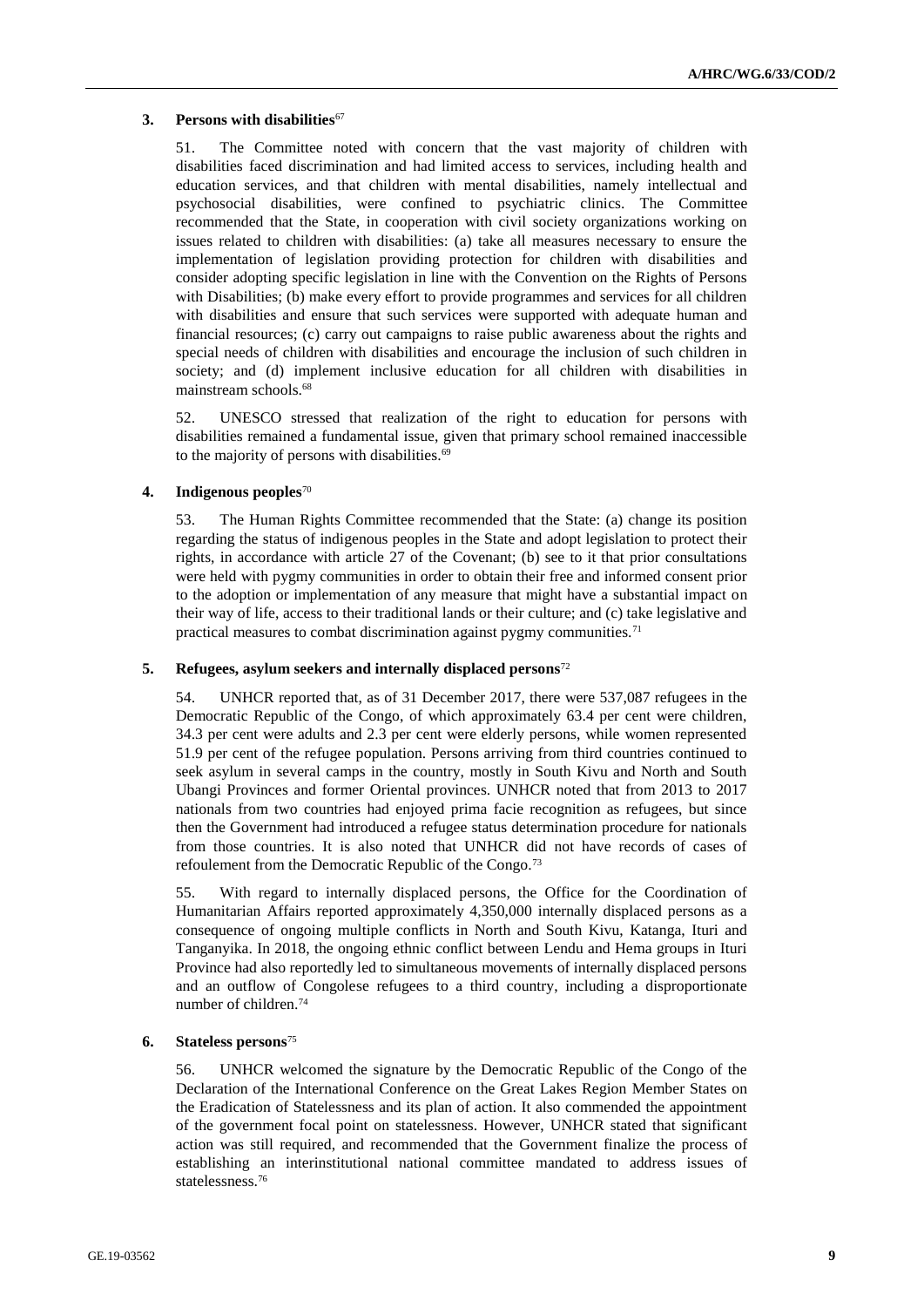Notes

- <sup>1</sup> Tables containing information on the scope of international obligations and cooperation with international human rights mechanisms and bodies for the Democratic Republic of the Congo will be available at [www.ohchr.org/EN/HRBodies/UPR/Pages/CDIndex.aspx.](http://www.ohchr.org/EN/HRBodies/UPR/Pages/CDIndex.aspx)
- For relevant recommendations, see A/HRC/27/5, paras. 133.1–133.7, 133.14, 134.1–134.4, 134.41– 134.44, 136.1–136.11 and 136.29–136.34.
- <sup>3</sup> CCPR/C/COD/CO/4, para. 24.
- CRC/C/COD/CO/3-5, para. 22 (d).
- Ibid., para. 49.
- CRC/C/OPSC/COD/CO/1, para. 23 (e).
- A/HRC/39/42, para. 27.
- 8 UNHCR submission for the universal periodic review of the Democratic Republic of Congo, p. 4. For relevant recommendations, see A/HRC/27/5, paras. 133.8–133.9, 133.12–133.13, 134.5–134.15, 134.17–134.34, 136.12–136.23 and 136.25–136.26.
- CCPR/C/COD/CO/4, paras. 41–42.
- Ibid., para. 26.
- A/HRC/39/42, para. 82.
- CRC/C/COD/CO/3-5, paras. 8–9, and CRC/C/OPS/COD/CO/1, paras. 11 and 13.
- For relevant recommendations, see A/HRC/27/5, paras. 134.17, 134.19, 134.34–134.35 and 134.45– 134.47.
- CCPR/C/COD/CO/4, paras. 13–14.
- Ibid.
- <sup>17</sup> For the relevant recommendation, see A/HRC/27/5, para. 134.37.
- CRC/C/COD/CO/3-5, para. 14.
- S/2018/531, para. 109.
- S/2018/1133, para. 112.
- <sup>21</sup> For relevant recommendations, see A/HRC/27/5, paras. 136.3-136.9.
- <sup>22</sup> See www.ohchr.org/EN/NewsEvents/Pages/DisplayNews.aspx?NewsID=24075&LangID=E (in English) and www.ohchr.org/FR/NewsEvents/Pages/DisplayNews.aspx?NewsID=24075&LangID=F (in French).
- A/HRC/39/42, para. 37.
- A/HRC/38/31, para. 106.
- United Nations Joint Human Rights Office, « Détérioration de la situation des droits de l'homme dans le Masisi et le Lubero (Nord-Kivu) et défis relatifs à la protection des civils entre janvier 2017 et octobre 2018 », para. 12.
- CCPR/C/COD/CO/4, paras. 23–24.
- Ibid., paras. 29–30.
- <sup>28</sup> For relevant recommendations, see A/HRC/27/5, paras. 133.16–133.19, 134.5–134.15, 134.50– 134.51, 134.55–134.56, 134.64, 134.69–134.78, 134.81–134.86, 134.106–134.130 and 135.1.
- CCPR/C/COD/CO/4, paras. 11–12.
- A/HRC/38/31, para. 111 (a) and (c).
- Ibid.
- CCPR/C/COD/CO/4, paras. 37–38.
- Ibid. paras. 31–32.
- For relevant recommendations, see A/HRC/27/5, paras. 133.20–133.21, 134.26, 134.53–134.54, 134.131–134.137, 136.22–136.24.
- S/2018/882, para. 77.
- A/HRC/39/42, para. 4.
- A/HRC/36/34, para. 10.
- A/HRC/39/42, para. 10.
- Ibid., para. 14.
- A/HRC/WGAD/2018/23, para. 24.
- Ibid., para. 30.
- A/HRC/WGAD/2017/74, para. 54.
- A/HRC/WGAD/2016/23, paras. 31–32.
- CCPR/C/COD/CO/4, paras. 39–40.
- Se[e www.ohchr.org/EN/NewsEvents/Pages/DisplayNews.aspx?NewsID=24057&LangID=E](https://www.ohchr.org/EN/NewsEvents/Pages/DisplayNews.aspx?NewsID=24057&LangID=E) (in English) and www.ohchr.org/FR/NewsEvents/Pages/DisplayNews.aspx?NewsID=24057&LangID=F (in French).
- United Nations Joint Human Rights Office, « Détérioration de la situation des droits de l'homme » para. 52.
- For relevant recommendations, see A/HRC/27/5, paras. 133.23–133.25.